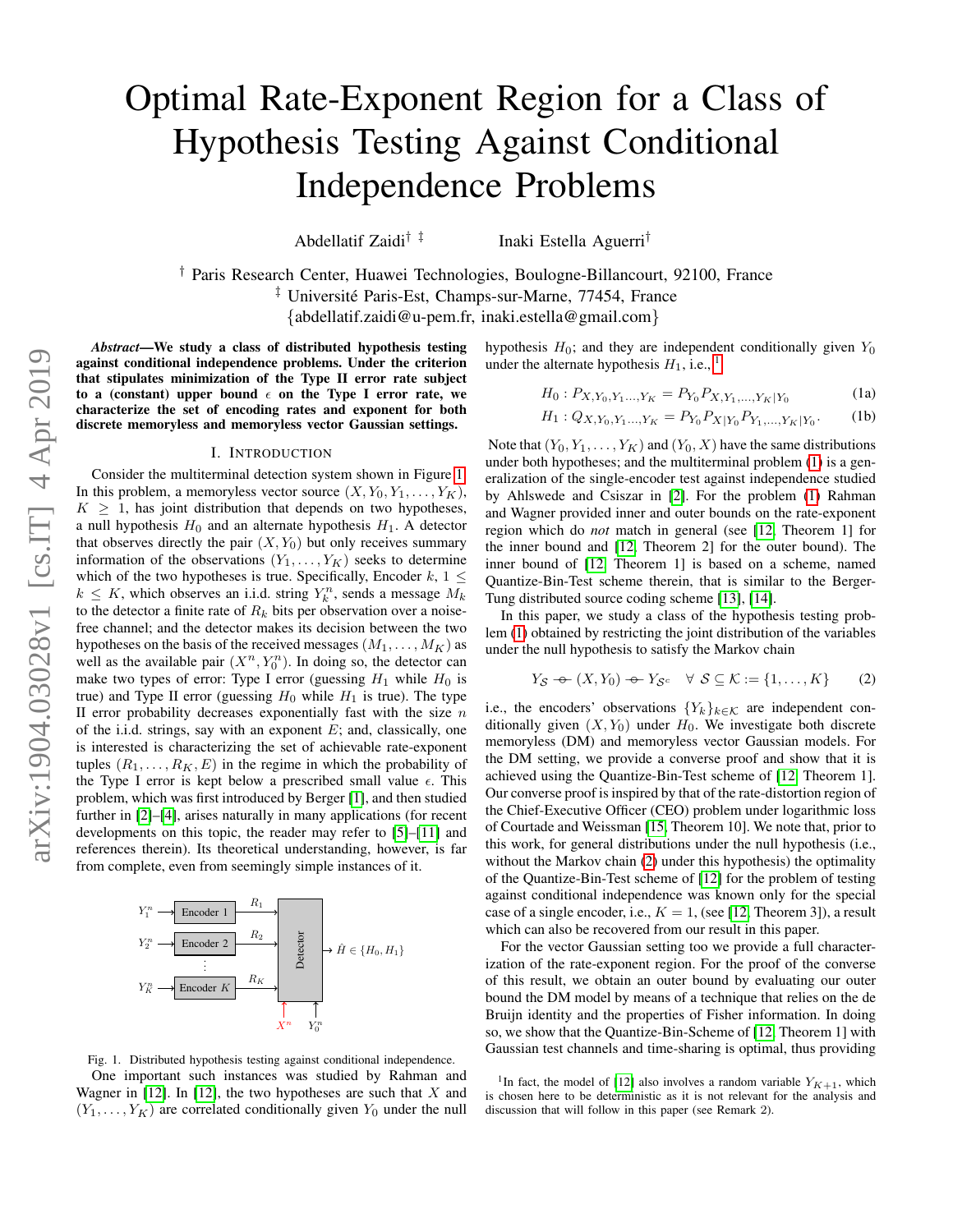what appears to be the first optimality result for the Gaussian hypothesis testing against conditional independence problem in the vector case even for the single-encoder case, i.e.,  $K = 1$ .

## *A. Notation*

Throughout this paper, we use the following notation. Upper case letters are used to denote random variables, e.g., X; lower case letters are used to denote realizations of random variables, e.g., x; and calligraphic letters denote sets, e.g.,  $\mathcal{X}$ . The cardinality of a set X is denoted by |X|. The closure of a set A is denoted by  $\overline{A}$ . The length-n sequence  $(X_1, \ldots, X_n)$  is denoted as  $X^n$ ; and, for integers j and k such that  $1 \leq k \leq j \leq n$ , the subsequence  $(X_k, X_{k+1}, \ldots, X_j)$  is denoted as  $X_k^j$ . Probability mass functions (pmfs) are denoted by  $P_X(x) = \Pr{X = x}$ ; and, sometimes, for short, as  $p(x)$ . We use  $P(\mathcal{X})$  to denote the set of discrete probability distributions on  $X$ . Boldface upper case letters denote vectors or matrices, e.g., X, where context should make the distinction clear. For an integer  $K \geq 1$ , we denote the set of integers smaller or equal K as  $\mathcal{K} = \{k \in \mathbb{N} : 1 \leq k \leq K\}$ . For a set of integers  $S \subseteq K$ , the complementary set of S is denoted by  $\mathcal{S}^c$ , i.e.,  $\mathcal{S}^c = \{k \in \mathbb{N} : k \in \mathcal{K} \setminus \mathcal{S}\}$ . Sometimes, for convenience we will need to define  $\bar{S}$  as  $\bar{S} = \{0\} \cup S^c$ . For a set of integers  $S \subseteq K$ ; the notation  $X_{\mathcal{S}}$  designates the set of random variables  $\{X_k\}$  with indices in the set S, i.e.,  $X_{\mathcal{S}} = \{X_k\}_{k \in \mathcal{S}}$ . We denote the covariance of a zero mean, complex-valued, vector X by  $\Sigma_{\mathbf{x}} = \mathbb{E}[\mathbf{X} \mathbf{X}^{\dagger}]$ , where  $(\cdot)^{\dagger}$  indicates conjugate transpose. Similarly, we denote the cross-correlation of two zero-mean vectors X and **Y** as  $\Sigma_{\mathbf{x},\mathbf{y}} = \mathbb{E}[\mathbf{XY}^{\dagger}]$ , and the conditional correlation matrix of **X** given **Y** as  $\Sigma_{\mathbf{x}|\mathbf{y}} = \mathbb{E}[(\mathbf{X} - \mathbb{E}[\mathbf{X}|\mathbf{Y}])(\mathbf{X} - \mathbb{E}[\mathbf{X}|\mathbf{Y}])^{\dagger}]$  i.e.,  $\Sigma_{\mathbf{x}|\mathbf{y}} = \Sigma_{\mathbf{x}} - \Sigma_{\mathbf{x},\mathbf{y}} \Sigma_{\mathbf{y}}^{-1} \Sigma_{\mathbf{y},\mathbf{x}}$ . For matrices **A** and **B**, the notation  $diag(\mathbf{A}, \mathbf{B})$  denotes the block diagonal matrix whose diagonal elements are the matrices A and B and its off-diagonal elements are the all zero matrices. Also, for a set of integers  $\mathcal{J} \subset \mathbb{N}$  and a family of matrices  $\{A_i\}_{i\in\mathcal{J}}$  of the same size, the notation  $A_{\mathcal{J}}$  is used to denote the (super) matrix obtained by concatenating vertically the matrices  $\{A_i\}_{i\in\mathcal{J}}$ , where the indices are sorted in the ascending order, e.g,  ${\bf A}_{\{0,2\}} = [{\bf A}_0^{\dagger}, {\bf A}_2^{\dagger}]^{\dagger}$ .

# II. PROBLEM FORMULATION

Consider a  $(K + 2)$ -dimensional memoryless source  $(X, Y_0, Y_1, \ldots, Y_K)$  with finite alphabet  $\mathcal{X} \times \mathcal{Y}_0 \times \mathcal{Y}_1 \times \ldots \times \mathcal{Y}_K$ . The joint probability mass function (pmf) of  $(X, Y_0, Y_1, \ldots, Y_K)$ is assumed to be determined by a hypothesis  $H$  that takes one of two values, a null hypothesis  $H_0$  and an alternate hypothesis  $H_1$ . Specifically, X and  $(Y_0, Y_1, \ldots, Y_K)$  are correlated under the null hypothesis  $H_0$ , with their joint distribution assumed to satisfy the Markov chain

<span id="page-1-3"></span>
$$
Y_{\mathcal{S}} \leftarrow (X, Y_0) \leftarrow Y_{\mathcal{S}^c} \quad \forall \ \mathcal{S} \subseteq \mathcal{K} := \{1, \dots, K\} \tag{3}
$$

under this hypothesis; and X and  $(Y_1, \ldots, Y_K)$  are independent conditionally given  $Y_0$  under the alternate hypothesis  $H_1$ , i.e.,

$$
H_0: P_{X,Y_0,Y_1\ldots,Y_K} = P_{X,Y_0} \prod_{i=1}^K P_{Y_k|X,Y_0}
$$
 (4a)

$$
H_1: Q_{X,Y_0,Y_1\ldots,Y_K} = P_{Y_0} P_{X|Y_0} P_{Y_1,\ldots,Y_K|Y_0}.
$$
 (4b)

Let now  $\{(X_i, Y_{0,i}, Y_{1,i}, \ldots, Y_{K,i})\}_{i=1}^n$  be a sequence of n independent copies of  $(X, Y_0, Y_1, \ldots, Y_K)$ ; and consider the detection system shown in Figure [1.](#page-0-0) Here, there are  $K$  sensors and one detector. Sensor  $k \in \mathcal{K}$  observes the memoryless source component  $Y_k^n$  and sends a message  $M_k = \breve{\phi}_k^{(n)}$  $k^{(n)}(Y_k^n)$  to the detector, where the mapping

$$
\breve{\phi}_k^{(n)} : \mathcal{Y}_k^n \to \{1, \dots, M_k^{(n)}\} \tag{5}
$$

designates the encoding operation at this sensor. The detector observes the pair  $(X^n, Y_0^n)$  and uses them, as well as the messages  ${M_1, \ldots, M_K}$  gotten from from the sensors, to make a decision between the two hypotheses, based on a decision rule

<span id="page-1-0"></span>
$$
\check{\psi}^{(n)}: \{1, \ldots, M_1^{(n)}\} \times \ldots \times \{1, \ldots, M_K^{(n)}\} \times \mathcal{X}^n \times \mathcal{Y}_0^n \to \{H_0, H_1\}.
$$
\n
$$
(6)
$$

The mapping [\(6\)](#page-1-0) is such that  $\check{\psi}^{(n)}(m_1,\ldots,m_K,x^n,y_0^n) = H_0$  if  $(m_1, \ldots, m_K, x^n, y_0^n) \in A_n$  and  $H_1$  otherwise, with

$$
\mathcal{A}_n \subseteq \prod_{k=1}^n \{1, \dots, M_k^{(n)}\} \times \mathcal{X}^n \times \mathcal{Y}_0^n
$$

designating the acceptance region for  $H_0$ . The encoders  $\{\breve{\phi}_k^{(n)}\}$  $_{k}^{(n)}\}_{k=1}^{K}$ and the detector  $\check{\psi}^{(n)}$  are such that the Type I error probability does not exceed a prescribed level  $\epsilon \in [0, 1]$ , i.e.,

$$
P_{\breve{\phi}_1^{(n)}(Y_1^n), \dots, \breve{\phi}_K^{(n)}(Y_K^n), X^n, Y_0^n}(\mathcal{A}_n^c) \le \epsilon \tag{7}
$$

and the Type II error probability does not exceed  $\beta$ , i.e.,

$$
Q_{\breve{\phi}_1^{(n)}(Y_1^n),..., \breve{\phi}_K^{(n)}(Y_K^n), X^n, Y_0^n}(\mathcal{A}_n) \le \beta. \tag{8}
$$

**Definition 1.** A rate-exponent tuple  $(R_1, \ldots, R_K, E)$  is achievable *for a fixed*  $\epsilon \in [0,1]$  *if for any positive*  $\delta$  *and sufficiently large n there exist encoders*  $\{ \breve{\phi}_{k}^{(n)} \}$  ${k \choose k}$ <sup>K</sup><sub> $k=1$ </sub> and a detector  $\breve{\psi}^{(n)}$  such that

$$
\frac{1}{n}\log M_k^{(n)} \le R_k + \delta \text{ for all } k \in \mathcal{K}, \text{ and } (9a)
$$

$$
-\frac{1}{n}\log\beta \ge E - \delta. \tag{9b}
$$

*The rate-exponent region* R*HT is defined as*

<span id="page-1-1"></span>
$$
\mathcal{R}_{HT} := \bigcap_{\epsilon > 0} \mathcal{R}_{HT,\epsilon},\tag{10}
$$

*where* R*HT*, *is the set of all achievable rate-exponent vectors for a fixed*  $\epsilon \in [0, 1]$ *.*  $\Box$ 

# III. DISCRETE MEMORYLESS CASE

We start with an entropy characterization of the rate-exponent region  $\mathcal{R}_{\text{HT}}$  as defined by [\(10\)](#page-1-1). Let

$$
\mathcal{R}^{\star} = \bigcup_{n} \bigcup_{\{\check{\phi}_k^{(n)}\}_{k \in \mathcal{K}}} \mathcal{R}^{\star}\left(n, \{\check{\phi}_k^{(n)}\}_{k \in \mathcal{K}}\right) \tag{11}
$$

where

<span id="page-1-2"></span>
$$
\mathcal{R}^{\star}\left(n, \{\breve{\phi}_{k}^{(n)}\}_{k \in \mathcal{K}}\right) = \left\{ (R_{1}, \ldots, R_{K}, E) \text{ s.t. } \atop R_{k} \geq \frac{1}{n} \log |\breve{\phi}_{k}^{(n)}(Y_{k}^{n})| \text{ for all } k \in \mathcal{K}, \text{ and } (12a) \atop E < \frac{1}{n} I(\{\breve{\phi}_{k}^{(n)}(Y_{k}^{n})\}_{k \in \mathcal{K}}; X^{n}|Y_{0}^{n}) \right\}. \tag{12b}
$$

$$
E \leq \frac{1}{n} I\left(\{\check{\phi}_k^{(n)}(Y_k^n)\}_{k \in \mathcal{K}}; X^n | Y_0^n \right). \tag{12b}
$$

We have the following proposition the proof of which is essentially similar to that of [\[2,](#page-6-1) Theorem 5]; and, hence, is omitted.

**Proposition 1.**  $\mathcal{R}_{HT} = \overline{\mathcal{R}^*}.$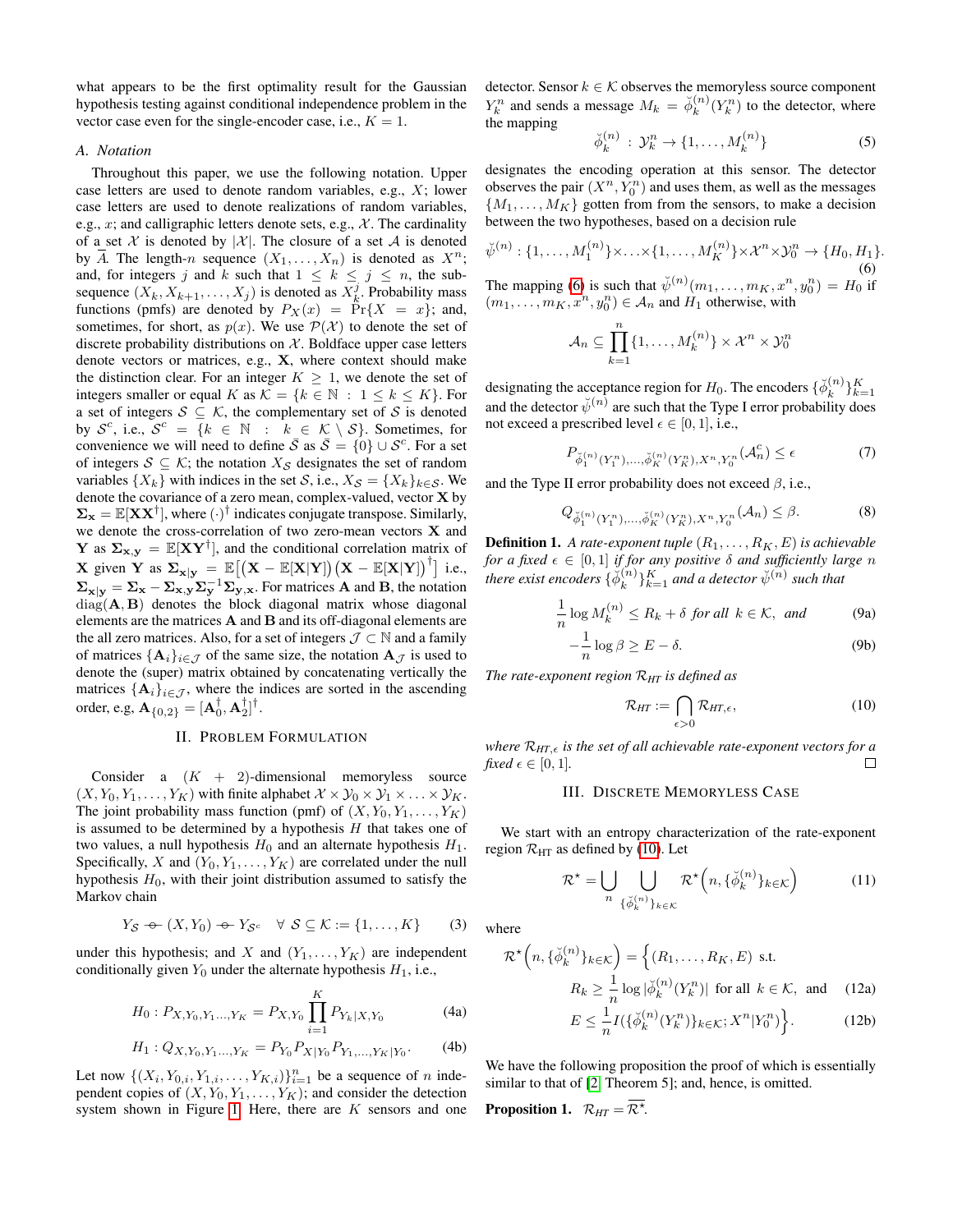We now have the following theorem which provides a single-letter characterization of the rate-exponent region  $\mathcal{R}_{\text{HT}}$ .

<span id="page-2-0"></span>Theorem 1. *The rate-exponent region* R*HT is given by the union of all non-negative tuples*  $(R_1, \ldots, R_K, E)$  *that satisfy, for all subsets* S ⊆ K*,*

$$
E \leq I(U_{\mathcal{S}^c}; X | Y_0, Q) + \sum_{k \in \mathcal{S}} (R_k - I(Y_k; U_k | X, Y_0, Q))
$$

*for some auxiliary random variables*  $(U_1, \ldots, U_K, Q)$  *with distribution*  $P_{U_K,Q}(u_K,q)$  *such that* 

$$
P_{X,Y_0,Y_K,U_K,Q}(x,y_0,y_K,u_K,q) = P_Q(q)P_{X,Y_0}(x,y_0)
$$
  
= 
$$
\prod_{k=1}^K P_{Y_k|X,Y_0}(y_k|x,y_0) \prod_{k=1}^K P_{U_k|Y_k,Q}(u_k|y_k,q).
$$
 (13)

*Proof.* The proof of Theorem [1](#page-2-0) is given in Section [V-A.](#page-3-0)  $\Box$ 

Remark 1. *As we mentioned in the introduction section, Rahman and Wagner [\[12\]](#page-6-5) study the hypothesis testing problem of Figure [1](#page-0-0) in the case in which* X *is replaced by a two-source*  $(Y_{K+1}, X)$  *such that, like in our setup (which corresponds to*  $Y_{K+1}$  *deterministic),*  $Y_0$  *induces conditional independence between*  $(Y_1, \ldots, Y_K, Y_{K+1})$ and X under the alternate hypothesis  $H_1$ . Under the null hy*pothesis* H0*, however, the model studied by Rahman and Wagner in [\[12\]](#page-6-5) assumes a more general distribution than ours in which*  $(Y_1, \ldots, Y_K, Y_{K+1})$  *are arbitrarily correlated among them and* with the pair  $(X, Y_0)$ *. More precisely, the joint distributions of*  $(X, Y_1, \ldots, Y_K, Y_{K+1})$  *under the null and alternate hypotheses as considered in [\[12\]](#page-6-5) are*

$$
H_0: \tilde{P}_{X,Y_0,Y_1\ldots,Y_K,Y_{K+1}} = P_{Y_0} P_{X,Y_1,\ldots,Y_K,Y_{K+1}|Y_0} \qquad (14a)
$$

$$
H_1: \tilde{Q}_{X,Y_0,Y_1\ldots,Y_K,Y_{K+1}} = P_{Y_0} P_{X|Y_0} P_{Y_1,\ldots,Y_K,Y_{K+1}|Y_0}.
$$
\n(14b)

*For this model, they provide inner and outer bounds on the rateexponent region which do not mach in general (see [\[12,](#page-6-5) Theorem 1] for the inner bound and [\[12,](#page-6-5) Theorem 2] for the outer bound). The inner bound of [\[12,](#page-6-5) Theorem 1] is based on a scheme, named Quantize-Bin-Test scheme therein, that is similar to the Berger-Tung distributed source coding scheme [\[13\]](#page-6-6), [\[14\]](#page-6-7); and whose achievable rate-exponent region can be shown through submodularity arguments to be equivalent to the region stated in Theorem [1](#page-2-0) (with*  $Y_{K+1}$  *set to be deterministic). The result of Theorem [1](#page-2-0) then shows that if the joint distribution of the variables under the null hypothesis is restricted to satisfy* [\(4a\)](#page-1-2)*, i.e., the encoders' observations*  ${Y_k}_{k \in K}$  *are independent conditionally given*  $(X, Y_0)$ *, then the Quantize-Bin-Test scheme of [\[12,](#page-6-5) Theorem 1] is optimal. We note that, prior to this work, for general distributions under the null hypothesis (i.e., without the Markov chain* [\(3\)](#page-1-3) *under this hypothesis) the optimality of the Quantize-Bin-Test scheme of [\[12\]](#page-6-5) for the problem of testing against conditional independence was known only for the special case of a single encoder, i.e.,*  $K = 1$ , (see [\[12,](#page-6-5)] *Theorem 3]), a result which can also be recovered from Theorem [1.](#page-2-0)*

## IV. MEMORYLESS VECTOR GAUSSIAN CASE

<span id="page-2-6"></span>We now turn to a continuous example of the hypothesis testing problem studied in this paper. Here,  $(X, Y_0, Y_1, \ldots, Y_K)$  is a zero-mean Gaussian random vector such that

$$
\mathbf{Y}_0 = \mathbf{H}_0 \mathbf{X} + \mathbf{N}_0 \tag{15}
$$

where  $\mathbf{H}_0 \in \mathbb{C}^{n_0 \times n_x}$ ,  $\mathbf{X} \in \mathbb{C}^{n_x}$  and  $\mathbf{N}_0 \in \mathbb{C}^{n_0}$  are independent Gaussian vectors with zero-mean and covariance matrices  $\Sigma_{\mathbf{x}} \succeq 0$ and  $\Sigma_0 \succeq 0$ , respectively. The vectors  $(Y_1, \ldots, Y_K)$  and X are correlated under the null hypothesis  $H_0$  and are independent under the alternate hypothesis  $H_1$ , with

$$
H_0: \mathbf{Y}_k = \mathbf{H}_k \mathbf{X} + \mathbf{N}_k, \quad \text{for all } k \in \mathcal{K} \tag{16a}
$$

$$
H_1: (\mathbf{Y}_1, \dots, \mathbf{Y}_K) \text{ independent from } \mathbf{X} \text{ conditionally given } \mathbf{Y}_0. \tag{16b}
$$

The noise vectors  $(N_1, \ldots, N_K)$  are jointly Gaussian with zero mean and covariance matrix  $\Sigma_{n,k} \succeq 0$ . They are assumed to be independent from **X** but correlated among them and with  $N_0$ , with for every  $S \subseteq K$ ,

<span id="page-2-5"></span><span id="page-2-3"></span>
$$
\mathbf{N}_{\mathcal{S}} \cdot \mathbf{\Theta} \cdot \mathbf{N}_0 \cdot \mathbf{\Theta} \cdot \mathbf{N}_{\mathcal{S}^c}.\tag{17}
$$

Let  $\Sigma_k$  denote the covariance matrix of noise  $N_k$ ,  $k \in \mathcal{K}$ . Also, let  $\mathcal{R}_{\text{VG-HT}}$  denote the rate-exponent region of this vector Gaussian hypothesis testing against conditional independence problem.

For convenience, we now introduce the following notation which will be instrumental in what follows. Let, for every set  $S \subseteq \mathcal{K}$ , the set  $\bar{S} = \{0\} \cup S^c$ . Also, for  $S \subseteq \mathcal{K}$  and given matrices  $\{\mathbf{\Omega}_k\}_{k=1}^K$ such that  $0 \leq \Omega_k \leq \Sigma_k^{-1}$ , let  $\Lambda_{\bar{S}}$  designate the block-diagonal matrix given by

<span id="page-2-1"></span>
$$
\Lambda_{\bar{S}} := \begin{bmatrix} 0 & 0 \\ 0 & \text{diag}(\{\Sigma_k - \Sigma_k \Omega_k \Sigma_k\}_{k \in S^c}) \end{bmatrix}
$$
 (18)

where 0 in the principal diagonal elements is the  $n_0 \times n_0$ -all zero matrix.

The following theorem gives an explicit characterization of  $R_{\text{VG-HT}}$ .

<span id="page-2-2"></span>Theorem 2. *The rate-exponent region* R*VG-HT of the vector Gaussian hypothesis testing against conditional independence problem is given by the set of all non-negative tuples*  $(R_1, \ldots, R_K, E)$  *that satisfy, for all subsets*  $S \subseteq K$ *,* 

$$
E \leq \sum_{k \in \mathcal{S}} \left( R_k + \log |\mathbf{I} - \mathbf{\Omega}_k \mathbf{\Sigma}_k| \right) - \log \left| \mathbf{I} + \mathbf{\Sigma}_\mathbf{x} \mathbf{H}_0^\dagger \mathbf{\Sigma}_0^{-1} \mathbf{H}_0 \right|
$$
  
+ 
$$
\log \left| \mathbf{I} + \mathbf{\Sigma}_\mathbf{x} \mathbf{H}_\mathcal{S}^\dagger \mathbf{\Sigma}_\mathbf{n}^{-1} \mathbf{G} \left( \mathbf{I} - \mathbf{\Lambda}_{\mathcal{S}} \mathbf{\Sigma}_\mathbf{n}^{-1} \mathbf{H}_\mathcal{S} \right) \right|
$$

*for matrices*  $\{\mathbf{\Omega}_k\}_{k=1}^K$  *such that*  $\mathbf{0} \preceq \mathbf{\Omega}_k \preceq \mathbf{\Sigma}_k^{-1}$ *, where*  $\bar{\mathcal{S}} =$  ${0}$  ∪ S<sup>c</sup> and  $\Lambda_{\bar{S}}$  is given by [\(18\)](#page-2-1).

<span id="page-2-4"></span> $\Box$ 

*Proof.* The proof of Theorem [2](#page-2-2) is given in Section [V-B.](#page-4-0)

In what follows, we elaborate on two special cases of Theorem [2,](#page-2-2) i) the one-encoder vector Gaussian testing against conditional independence problem (i.e.,  $K = 1$ ) and ii) the K-encoder scalar Gaussian testing against independence problem.

i) Let us first consider the case  $K = 1$ . In this case, the Markov chain [\(17\)](#page-2-3) which is to be satisfied under the null hypothesis is nonrestrictive; and Theorem [2](#page-2-2) then provides a complete solution of the (general) one-encoder vector Gaussian testing against conditional independence problem. More precisely, in this case the optimal trade-off between rate and Type II error exponent is given by the set of pairs  $(R_1, E)$  that satisfy

$$
E \le R_1 + \log |\mathbf{I} - \mathbf{\Omega}_1 \mathbf{\Sigma}_1|
$$
\n
$$
E \le \log |\mathbf{I} + \mathbf{\Sigma}_\mathbf{x} \mathbf{H}_{\{0,1\}}^\dagger \mathbf{\Sigma}_{\mathbf{n}_{\{0,1\}}}^{-1} (\mathbf{I} - \mathbf{\Lambda}_{\{0,1\}} \mathbf{\Sigma}_{\mathbf{n}_{\{0,1\}}}^{-1}) \mathbf{H}_{\{0,1\}}|
$$
\n
$$
- \log |\mathbf{I} + \mathbf{\Sigma}_\mathbf{x} \mathbf{H}_0^\dagger \mathbf{\Sigma}_0^{-1} \mathbf{H}_0|,
$$
\n(19b)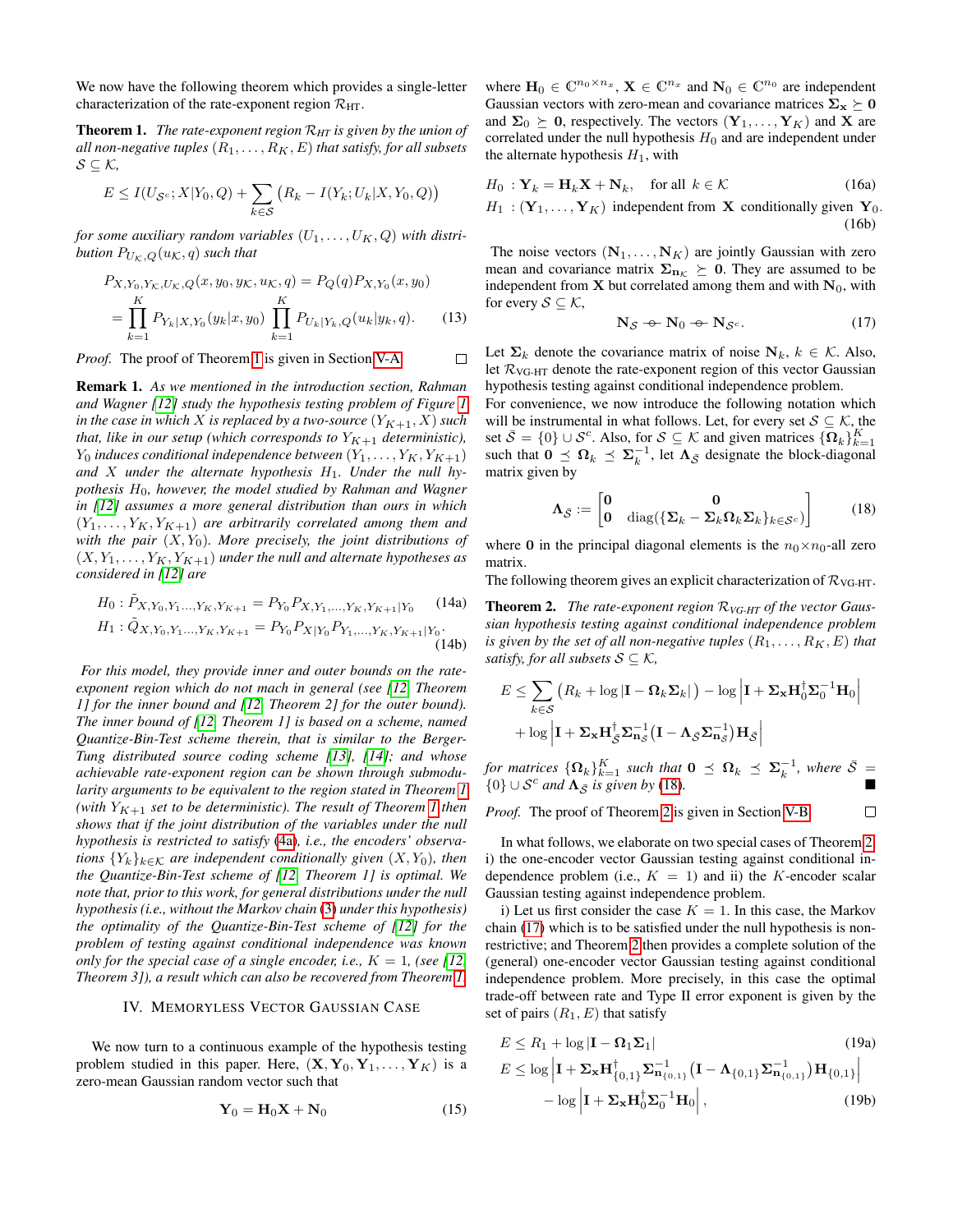for some  $n_1 \times n_1$  matrix  $\Omega_1$  such that  $0 \preceq \Omega_1 \preceq \Sigma_1^{-1}$ , where  $\mathbf{H}_{\{0,1\}} = [\mathbf{H}_0^{\dagger}, \mathbf{H}_1^{\dagger}]^{\dagger}, \Sigma_{\mathbf{n}_{\{0,1\}}}$  is the covariance matrix of noise  $(N_0, N_1)$  and

$$
\Lambda_{\{0,1\}} := \begin{bmatrix} 0 & 0 \\ 0 & \Sigma_1 - \Sigma_1 \Omega_1 \Sigma_1 \end{bmatrix}
$$
 (20)

with the 0 in its principal diagonal denoting the  $n_0 \times n_0$ -all zero matrix. In particular, for the setting of testing against independence, i.e.,  $Y_0 = \emptyset$  and the decoder's task reduced to guessing whether  $Y_1$  and X are independent or not, the optimal trade-off expressed by [\(19\)](#page-2-4) reduces to the set of  $(R_1, E)$  pairs that satisfy, for some  $n_1 \times n_1$  matrix  $\Omega_1$  such that  $0 \leq \Omega_1 \leq \Sigma_1^{-1}$ ,

<span id="page-3-1"></span>
$$
E \le \min\left\{ R_1 + \log|\mathbf{I} - \mathbf{\Omega}_1 \mathbf{\Sigma}_1| \,, \, \, \log \left| \mathbf{I} + \mathbf{\Sigma}_\mathbf{x} \mathbf{H}_1^\dagger \mathbf{\Omega}_1 \mathbf{H}_1 \right| \right\}.
$$
\n(21)

Observe that [\(19\)](#page-2-4) is the counter-part, to the vector Gaussian setting, of the result of [\[12,](#page-6-5) Theorem 3] which provides a single-letter formula for the Type II error exponent for the one-encoder DM testing against conditional independence problem. Similarly, [\(21\)](#page-3-1) is the solution of the vector Gaussian version of the one-encoder DM testing against independence problem which is studied, and solved, by Ahlswede and Csiszar in [\[2,](#page-6-1) Theorem 2]. Also, we mention that, perhaps non-intuitive, in the one-encoder vector Gaussian testing against independence problem swapping the roles of  $Y_1$ and  $X$  (i.e., giving  $X$  to the encoder and the noisy (under the null hypothesis)  $Y_1$  to the decoder) does not result in an increase of the Type II error exponent which is then identical to [\(21\)](#page-3-1). Note that this is in sharp contrast with the related<sup>[2](#page-3-2)</sup> setting of standard lossy source reproduction, i.e., the decoder aiming to reproduce the source observed at the encoder to within some average squared error distortion level using the sent compression message and its own side information, for which it is easy to see that, for given  $R_1$  bits per sample, smaller distortion levels are allowed by having the encoder observe  $X$  and the decoder observe  $Y_1$ , instead of the encoder observing the noisy  $Y_1 = H_1X + N_1$  and the decoder observing X.

ii) Consider now the special case of the setup of Theorem [2](#page-2-2) in which  $K \geq 2$ ,  $Y_0 = \emptyset$ , and the sources and noises are all scalar complex-valued, i.e.,  $n_x = 1$  and  $n_k = 1$  for all  $k \in \mathcal{K}$ . The vector  $(Y_1, \ldots, Y_K)$  and X are correlated under the null hypothesis  $H_0$ and independent under the alternate hypothesis  $H_1$ , with

$$
H_0: Y_k = X + N_k, \quad \text{for all } k \in \mathcal{K} \tag{22a}
$$

$$
H_1: (Y_1, \dots, Y_K) \text{ independent from } X. \tag{22b}
$$

The noises  $N_1, \ldots, N_K$  are zero-mean jointly Gaussian, mutually independent and independent from  $X$ . Also, we assume that the variances  $\sigma_k^2$  of noise  $N_k$ ,  $k \in \mathcal{K}$ , and  $\sigma_X^2$  of X are all positive. In this case, it can be easily shown that Theorem [2](#page-2-2) reduces to

$$
\mathcal{R}_{SG\text{-}HT} = \left\{ (R_1, \dots, R_K, E) : \exists (\gamma_1, \dots, \gamma_K) \in \mathbb{R}_+^K \text{ such that } \right.
$$
\n
$$
\gamma_k \le \frac{1}{\sigma_k^2}, \forall k \in \mathcal{K}, \text{ and } \forall \mathcal{S} \subseteq \mathcal{K}
$$
\n
$$
\sum_{k \in \mathcal{S}} R_k \ge E + \log \left[ \left( \left( 1 + \sigma_X^2 \sum_{k \in \mathcal{S}^c} \gamma_k \right) \prod_{k \in \mathcal{S}} (1 - \gamma_k \sigma_k^2) \right)^{-1} \right] \right\}.
$$
\n(23)

<span id="page-3-2"></span><sup>2</sup>The connection, which is sometimes misleading, consists in viewing the decoder in the hypothesis testing against independence problem considered here as one that computes a binary-valued function of  $(\mathbf{X}, \mathbf{Y}_1)$ .

The region  $\mathcal{R}_{SG-HT}$  as given by [\(23\)](#page-3-3) can be used to, e.g., characterize the centralized rate region, i.e., the set of rate vectors  $(R_1, \ldots, R_K)$ that achieve the centralized Type II error exponent

$$
I(Y_1, \dots, Y_K; X) = \sum_{k=1}^K \log \frac{\sigma_X^2}{\sigma_k^2}.
$$
 (24)

We close this section by mentioning that, implicit in Theorem [2,](#page-2-2) the Quantize-Bin-Test scheme of [\[12,](#page-6-5) Theorem 1] with Gaussian test channels and time-sharing is optimal for the vector Gaussian K-encoder hypothesis testing against conditional independence problem [\(16\)](#page-2-5). Furthermore, we note that Rahman and Wagner also characterized the optimal rate-exponent region of a different<sup>[3](#page-3-4)</sup> Gaussian hypothesis testing against independence problem, called the Gaussian many-help-one hypothesis testing against independence problem therein, in the case of scalar valued sources [\[12,](#page-6-5) Theorem 7]. Specialized to the case  $K = 1$ , the result of Theorem [2](#page-2-2) recovers that of [\[12,](#page-6-5) Theorem 7] in the case of no helpers; and extends it to vector-valued sources and testing against conditional independence in that case. V. PROOFS

# <span id="page-3-0"></span>*A. Proof of Theorem [1](#page-2-0)*

*1) Convese part:* Let a non-negative tuple  $(R_1, \ldots, R_K, E) \in$  $\mathcal{R}_{\text{HT}}$  be given. Since  $\mathcal{R}_{\text{HT}} = \mathcal{R}^*$ , then there must exist a series of non-negative tuples  $\{ (R_1^{(m)}, \ldots, R_K^{(m)}, E^{(m)}) \}_{m \in \mathbb{N}}$  such that

$$
(R_1^{(m)}, \ldots, R_K^{(m)}, E^{(m)}) \in \mathcal{R}^*
$$
 for all  $m \in \mathbb{N}$ , and (25a)  
\n
$$
\lim_{m \to \infty} (R_1^{(m)}, \ldots, R_K^{(m)}, E^{(m)}) = (R_1, \ldots, R_K, E).
$$
 (25b)

Fix  $\delta' > 0$ . Then,  $\exists m_0 \in \mathbb{N}$  such that for all  $m \ge m_0$ , we have

$$
R_k \ge R_k^{(m)} - \delta' \quad \text{for all} \ \ k \in \mathcal{K}, \quad \text{and} \tag{26a}
$$

<span id="page-3-6"></span><span id="page-3-5"></span>
$$
E \le E^{(m)} + \delta'.\tag{26b}
$$

For  $m \geq m_0$ , there exist a series  $\{n_m\}_{m \in \mathbb{N}}$  and functions  $\{\check{\phi}_k^{(n_m)}\}_{k \in \mathcal{K}}$  such that

$$
R_k^{(m)} \ge \frac{1}{n_m} \log |\breve{\phi}_k^{(n_m)}| \text{ for all } k \in \mathcal{K}, \text{ and } (27a)
$$

$$
E^{(m)} \le \frac{1}{n_m} I(\{\breve{\phi}_k^{(n_m)}(Y_k^{n_m})\}_{k \in \mathcal{K}}; X^{n_m} | Y_0^{n_m}).
$$
 (27b)

Combining [\(26\)](#page-3-5) and [\(27\)](#page-3-6) we get that for all  $m \ge m_0$ ,

$$
R_k \ge \frac{1}{n_m} \log |\check{\phi}_k^{(n_m)}(Y_k^{n_m})| - \delta' \text{ for all } k \in \mathcal{K}, \text{ and } (28a)
$$
  

$$
E \le \frac{1}{n} \mathcal{L}(\check{\chi}(n_m)(Y_k^{n_m})) \le \check{Y}_k^{n_m}(\check{\chi}(n_m)) \le \check{\chi}'.
$$
 (29b)

<span id="page-3-7"></span>
$$
E \le \frac{1}{n_m} I(\{\breve{\phi}_k^{(n_m)}(Y_k^{n_m})\}_{k \in \mathcal{K}}; X^{n_m} | Y_0^{n_m}) + \delta'. \tag{28b}
$$

The second inequality of [\(28\)](#page-3-7) implies that

<span id="page-3-8"></span>
$$
H(X^{n_m}|\{\check{\phi}_k^{(n_m)}(Y_k^{n_m})\}_{k \in \mathcal{K}}, Y_0^{n_m}) \le n_m(H(X|Y_0) - E) + n_m \delta'.
$$
\n(29)

Let  $S \subseteq \mathcal{K}$  a given subset of  $\mathcal{K}$  and  $J_k := \check{\phi}_k^{(n_m)}(Y_k^{n_m})$ . Also, define, for  $i = 1, \ldots, n_m$ , the following auxiliary random variables

<span id="page-3-9"></span>
$$
U_{k,i} := (J_k, Y_k^{i-1}), \quad Q_i := (X^{i-1}, X_{i+1}^{n_m}, Y_0^{i-1}, Y_{0,i+1}^{n_m}). \tag{30}
$$

<span id="page-3-4"></span><span id="page-3-3"></span> $3$ This problem is related to the Gaussian many-help-one problem [\[16\]](#page-6-9)–[\[18\]](#page-6-10). Here, different from the setup of Figure [1,](#page-0-0) the source  $X$  is observed directly by a *main encoder* who communicates with a detector that observes Y in the aim of making a decision on whether  $X$  and  $Y$  are independent or not. Also, there are helpers that observe independent noisy versions of  $X$  and communicate with the detector in the aim of facilitating that test.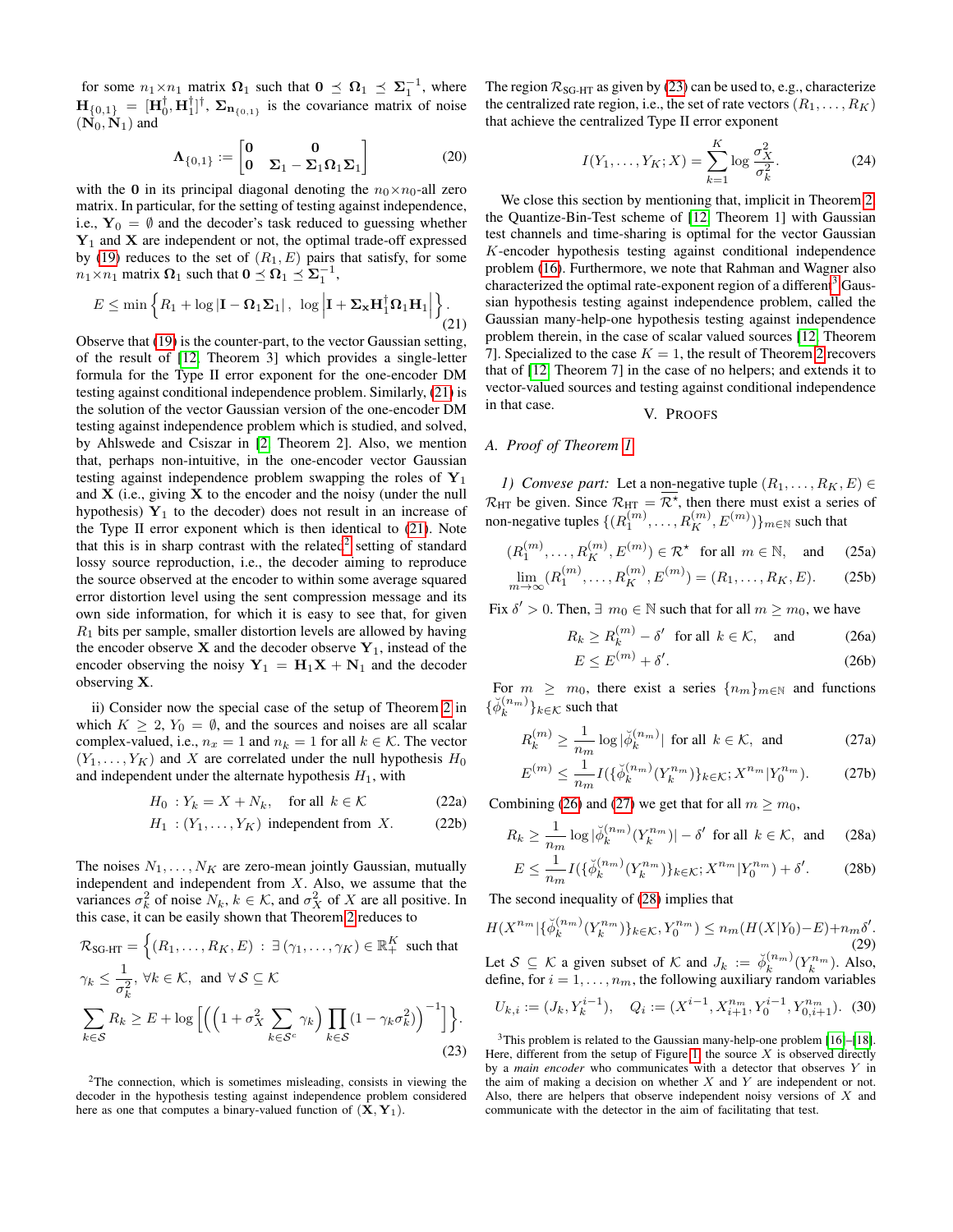Note that, for all  $k \in \mathcal{K}$ , it holds that  $U_{k,i} \rightarrow Y_{k,i} \rightarrow (X_i, Y_{0,i}) -$ <br>  $\odot$  V<sub>i</sub>  $\odot$  J<sub>i</sub> is a Markov chain in this order  $\sum_{k=1}^{\infty}$  $\rightarrow Y_{\mathcal{K}\backslash k,i} \rightarrow U_{\mathcal{K}\backslash k,i}$  is a Markov chain in this order.

 $\tau$ 

$$
u_{m} \sum_{k \in S} R_{k} \geq \sum_{k \in S} H(J_{k})
$$
  
\n
$$
\geq H(J_{S})
$$
  
\n
$$
\geq H(J_{S}; X^{n_{m}}, Y_{S}^{n_{m}} | J_{S^{c}}, Y_{0}^{n_{m}})
$$
  
\n
$$
= I(J_{S}; X^{n_{m}}, Y_{S}^{n_{m}} | J_{S^{c}}, Y_{0}^{n_{m}}) + I(J_{S}; Y_{S}^{n} | X^{n_{m}}, J_{S^{c}}, Y_{0}^{n_{m}})
$$
  
\n
$$
= H(X^{n_{m}} | J_{S^{c}}, Y_{0}^{n_{m}}) - H(X^{n_{m}} | J_{K}, Y_{0}^{n_{m}})
$$
  
\n
$$
+ I(J_{S}; Y_{S}^{n_{m}} | X^{n_{m}}, J_{S^{c}}, Y_{0}^{n_{m}})
$$
  
\n(a)  
\n
$$
\geq H(X^{n_{m}} | J_{S^{c}}, Y_{0}^{n_{m}}) - H(X^{n_{m}} | Y_{0}^{n_{m}})
$$
  
\n
$$
+ I(J_{S}; Y_{S}^{n_{m}} | X^{n_{m}}, J_{S^{c}}, Y_{0}^{n_{m}}) + n_{m} E - n_{m} \delta'
$$
  
\n
$$
= \sum_{i=1}^{n_{m}} H(X_{i} | J_{S^{c}}, X^{i-1}, Y_{0}^{n_{m}}) - H(X^{n_{m}} | Y_{0}^{n_{m}})
$$
  
\n
$$
+ I(J_{S}; Y_{S}^{n_{m}} | X^{n_{m}}, J_{S^{c}}, Y_{0}^{n_{m}}) + n_{m} E - n_{m} \delta'
$$
  
\n(b)  
\n
$$
\geq \sum_{i=1}^{n_{m}} H(X_{i} | J_{S^{c}}, X^{i-1}, X_{i+1}^{n_{m}}, Y_{S^{c}}^{i-1}, Y_{0}^{n_{m}}) - H(X^{n_{m}} | Y_{0}^{n_{m}})
$$
  
\n
$$
+ I(J_{S}; Y_{S}^{n_{m}} | X^{n_{m}}, J_{S^{c}}, Y_{0}^{n_{m}}) + n_{m} E - n_{m} \delta'
$$
  
\n(c)  
\n
$$
\sum_{i=1}^{n_{m}} H(X_{i} | U_{S^{c}, i}, Y_{0
$$

where  $(a)$  follows by using  $(29)$ ;  $(b)$  holds since conditioning reduces entropy; and  $(c)$  follows by substituting using [\(30\)](#page-3-9); and  $(d)$ holds since  $(X^{n_m}, Y_0^{n_m})$  is memoryless and  $Q_i$  is independent of  $(X_i, Y_{0,i})$  for all  $i = 1, ..., n_m$ .

The term  $I(J_S; Y_S^{n_m} | X^{n_m}, J_{S^c}, Y_0^{n_m})$  on the RHS of [\(31\)](#page-4-1) can be lower bounded as

$$
I(J_{\mathcal{S}}; Y_{\mathcal{S}}^{n_{m}} | X^{n_{m}}, J_{\mathcal{S}^{c}}, Y_{0}^{n_{m}}) \stackrel{(a)}{\geq} \sum_{k \in \mathcal{S}} I(J_{k}; Y_{k}^{n_{m}} | X^{n_{m}}, Y_{0}^{n_{m}})
$$
  
\n
$$
= \sum_{k \in \mathcal{S}} \sum_{i=1}^{n_{m}} I(J_{k}; Y_{k,i} | Y_{k}^{i-1}, X^{n_{m}}, Y_{0}^{n_{m}})
$$
  
\n
$$
\stackrel{(b)}{=} \sum_{k \in \mathcal{S}} \sum_{i=1}^{n_{m}} I(J_{k}, Y_{k}^{i-1}; Y_{k,i} | X^{n_{m}}, Y_{0}^{n_{m}})
$$
  
\n
$$
\stackrel{(c)}{=} \sum_{k \in \mathcal{S}} \sum_{i=1}^{n_{m}} I(U_{k,i}; Y_{k,i} | X_{i}, Y_{0,i}, Q_{i})
$$
 (32)

where (a) follows due to the Markov chain  $J_k \to Y_k^{n_m} \to (X^{n_m} \times Y_k^{n_m}) \circ Y_k^{n_m} \circ I$ , under the hypothesis  $H_{\gamma}(k)$  follows  $(X^{n_m}, Y_0^{n_m}) \leftrightarrow Y_{\mathcal{S}\backslash k}^{n_m} \leftrightarrow J_{\mathcal{S}\backslash k}$  under the hypothesis  $H_0$ ; (b) follows due to the Markov chain  $Y_{k,i} \leftarrow (X^{n_m}, Y_0^{n_m}) \leftarrow Y_k^{i-1}$  under the hypothesis  $H_i$ ; and (a) follows by substituting using (20) hypothesis  $H_0$ ; and (c) follows by substituting using [\(30\)](#page-3-9). Then, combining [\(31\)](#page-4-1) and [\(32\)](#page-4-2), we get

$$
n_{m}E \leq \sum_{i=1}^{n_{m}} I(U_{\mathcal{S}^{c},i}, X_{i}|Y_{0,i}, Q_{i}) + n_{m} \sum_{k \in \mathcal{S}} R_{k}
$$

<span id="page-4-3"></span>
$$
-\sum_{k\in\mathcal{S}}\sum_{i=1}^{n_m}I(U_{k,i};Y_{k,i}|X_i,Y_{0,i},Q_i)+n_m\delta'.\tag{33}
$$

Noticing that  $\delta'$  in [\(33\)](#page-4-3) can be chosen arbitrarily small, a standard time-sharing argument completes the proof of the converse part.

*2) Direct part:* The achievability follows by applying the Quantize-Bin-Test scheme of Rahman and Wagner [\[12,](#page-6-5) Appendix B]. Applied to our model, the rate-exponent region achieved by this scheme, which we denote as  $\mathcal{R}_{\text{QBT}}$ , is given by the union of all nonnegative rate-exponent tuples  $(R_1, \ldots, R_K, E)$  for which

$$
\sum_{k \in S} R_k \ge I(U_{\mathcal{S}}; Y_{\mathcal{S}} | U_{\mathcal{S}^c}, Y_0, Q), \quad \forall \mathcal{S} \subseteq \mathcal{K}, \tag{34a}
$$

$$
E \le I(U_{\mathcal{K}}; X | Y_0). \tag{34b}
$$

Through submodularity arguments that are essentially similar to in [\[15,](#page-6-8) Appendix B] (see also [\[19\]](#page-6-11) and [\[20,](#page-6-12) Appendix IV]), and which we omit here for brevity, the region  $\mathcal{R}_{\text{OBT}}$  can be shown to be equivalent to the region  $\mathcal{R}_{\text{HT}}$  as stated in Theorem [1.](#page-2-0)

### <span id="page-4-0"></span>*B. Proof of Theorem [2](#page-2-2)*

Let an achievable tuple  $(R_1, \ldots, R_K, E)$  for the memroryless vector Gaussian hypothesis testing against conditional independence problem of Section [IV](#page-2-6) be given. By a standard extension of the result of Theorem [1](#page-2-0) to the continuous alphabet case (through standard discretezation arguments), there must exist a.r.v.  $(U_1, \ldots, U_K, Q)$  with distribution that factorizes as

$$
P_{\mathbf{X},\mathbf{Y}_0,\mathbf{Y}_\mathcal{K},U_\mathcal{K},Q}(\mathbf{x},\mathbf{y}_0,\mathbf{y}_\mathcal{K},u_\mathcal{K},q) = P_Q(q)P_{\mathbf{X},\mathbf{Y}_0}(\mathbf{x},\mathbf{y}_0)
$$
  
= 
$$
\prod_{k=1}^K P_{\mathbf{Y}_k|\mathbf{X},\mathbf{Y}_0}(\mathbf{y}_k|\mathbf{x},\mathbf{y}_0) \prod_{k=1}^K P_{U_k|\mathbf{Y}_k,Q}(u_k|\mathbf{y}_k,q).
$$
 (35)

<span id="page-4-1"></span>such that for all  $S \subseteq K$ ,

<span id="page-4-4"></span>
$$
E - \sum_{k \in \mathcal{S}} R_k \le I(U_{\mathcal{S}^c}; \mathbf{X} | \mathbf{Y}_0, Q) - \sum_{k \in \mathcal{S}} I(\mathbf{Y}_k; U_k | \mathbf{X}, \mathbf{Y}_0, Q).
$$
\n(36)

The converse proof of Theorem [2](#page-2-2) relies on deriving an upper bound on the RHS of [\(36\)](#page-4-4). In doing so, we use the technique of [\[21,](#page-6-13) Theorem 8] which relies on the de Bruijn identity and the properties of Fisher information; and extend the argument to account for the time-sharing variable  $Q$  and side information  $Y_0$ .

For convenience, we first state the following lemma.

<span id="page-4-5"></span>Lemma 1. *[\[21\]](#page-6-13), [\[22\]](#page-6-14) Let* (X, Y) *be a pair of random vectors with pmf* p(x, y)*. We have*

$$
\log |(\pi e)\mathbf{J}^{-1}(\mathbf{X}|\mathbf{Y})| \leq h(\mathbf{X}|\mathbf{Y}) \leq \log |(\pi e)\mathrm{mmse}(\mathbf{X}|\mathbf{Y})|
$$

<span id="page-4-2"></span>*where the conditional Fisher information matrix is defined as*

$$
\mathbf{J}(\mathbf{X}|\mathbf{Y}):=\mathbb{E}[\nabla \log p(\mathbf{X}|\mathbf{Y})\nabla \log p(\mathbf{X}|\mathbf{Y})^{\dagger}]
$$

*and the minimum mean squared error (MMSE) matrix is*

$$
\mathrm{mmse}(\mathbf{X}|\mathbf{Y}):=\mathbb{E}[(\mathbf{X}-\mathbb{E}[\mathbf{X}|\mathbf{Y}])(\mathbf{X}-\mathbb{E}[\mathbf{X}|\mathbf{Y}])^{\dagger}].\qquad \blacksquare
$$

Fix  $q \in \mathcal{Q}, \mathcal{S} \subseteq \mathcal{Q}$ . Also, let  $\mathbf{0} \preceq \mathbf{\Omega}_{k,q} \preceq \mathbf{\Sigma}_{k}^{-1}$  and

<span id="page-4-6"></span>
$$
\text{mmse}(\mathbf{Y}_k|\mathbf{X}, U_{k,q}, \mathbf{Y}_0, q) = \mathbf{\Sigma}_k - \mathbf{\Sigma}_k \mathbf{\Omega}_{k,q} \mathbf{\Sigma}_k. \tag{37}
$$

Such  $\Omega_{k,q}$  always exists since

$$
\mathbf{0} \preceq \mathrm{mmse}(\mathbf{Y}_k|\mathbf{X}, U_{k,q}, \mathbf{Y}_0, q) \preceq \mathbf{\Sigma}_{\mathbf{y}_k|(\mathbf{x}, \mathbf{y}_0)} = \mathbf{\Sigma}_k.
$$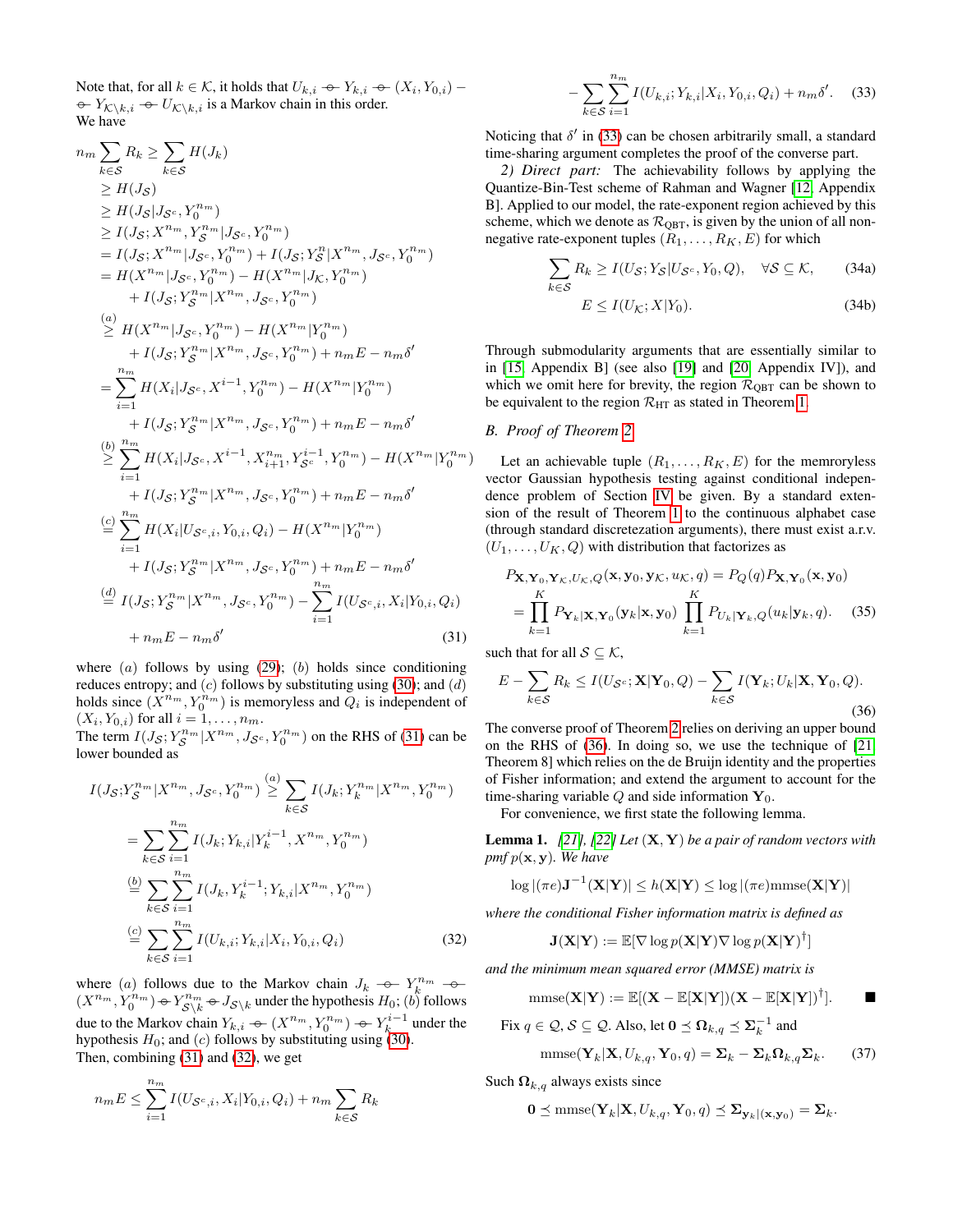Then, we have

$$
I(\mathbf{Y}_k; U_k | \mathbf{X}, \mathbf{Y}_0, Q = q)
$$
  
= log |( $\pi e$ ) $\Sigma_k$ | -  $h(\mathbf{Y}_k | \mathbf{X}, U_{k,q}, \mathbf{Y}_0, Q = q)$   
 $\stackrel{(a)}{\geq} log |\mathbf{\Sigma}_k| - log |\text{mmse}(\mathbf{Y}_k | \mathbf{X}, U_{k,q}, \mathbf{Y}_0, Q = q)|$   
 $\stackrel{(b)}{=} -log |\mathbf{I} - \mathbf{\Omega}_{k,q} \Sigma_k|$  (38)

where  $(a)$  is due to Lemma [1;](#page-4-5) and  $(b)$  is due to [\(37\)](#page-4-6). Now, let the matrix  $\Lambda_{\bar{S},q}$  be defined as

$$
\Lambda_{\bar{S},q} := \begin{bmatrix} 0 & 0 \\ 0 & \text{diag}(\{\Sigma_k - \Sigma_k \Omega_{k,q} \Sigma_k\}_{k \in S^c}) \end{bmatrix}.
$$
 (39)

Then, we have

$$
I(U_{\mathcal{S}^c}; \mathbf{X} | \mathbf{Y}_0, Q = q) = h(\mathbf{X} | \mathbf{Y}_0) - h(\mathbf{X} | U_{\mathcal{S}^c, q}, \mathbf{Y}_0, Q = q)
$$
  
\n
$$
\stackrel{(a)}{\leq} h(\mathbf{X} | \mathbf{Y}_0) - \log |(\pi e) \mathbf{J}^{-1}(\mathbf{X} | \mathbf{U}_{\mathcal{S}^c, q}, \mathbf{Y}_0, q)|
$$
  
\n
$$
\stackrel{(b)}{=} h(\mathbf{X} | \mathbf{Y}_0)
$$
  
\n
$$
- \log \left| (\pi e) \left( \mathbf{\Sigma}_{\mathbf{x}}^{-1} + \mathbf{H}_{\bar{\mathcal{S}}}^{\dagger} \mathbf{\Sigma}_{\mathbf{n}_{\mathcal{S}}}^{-1} (\mathbf{I} - \mathbf{\Lambda}_{\bar{\mathcal{S}}, q} \mathbf{\Sigma}_{\mathbf{n}_{\mathcal{S}}}^{-1}) \mathbf{H}_{\bar{\mathcal{S}}} \right)^{-1} \right|
$$
  
\n(40)

where  $(a)$  follows by using Lemma [1;](#page-4-5) and for  $(b)$  holds by using the equality

<span id="page-5-0"></span>
$$
\mathbf{J}(\mathbf{X}|U_{S^c,q},\mathbf{Y}_0,q) = \mathbf{\Sigma}_{\mathbf{x}}^{-1} + \mathbf{H}_{\bar{S}}^{\dagger} \mathbf{\Sigma}_{\mathbf{n}_S}^{-1} (\mathbf{I} - \mathbf{\Lambda}_{\bar{S},q} \mathbf{\Sigma}_{\mathbf{n}_S}^{-1}) \mathbf{H}_{\bar{S}}.
$$
(41)

the proof of which uses a connection between MMSE and Fisher information as shown next. More precisely, for the proof of [\(41\)](#page-5-0) first recall de Brujin identity which relates Fisher information and MMSE.

<span id="page-5-3"></span>**Lemma 2.** [\[21\]](#page-6-13) Let  $(V_1, V_2)$  be a random vector with finite *second moments and*  $\mathbf{Z} \sim \mathcal{CN}(\mathbf{0}, \Sigma_{\mathbf{z}})$  *independent of*  $(\mathbf{V}_1, \mathbf{V}_2)$ *. Then*

$$
\mathrm{mmse}(\mathbf{V}_2|\mathbf{V}_1,\mathbf{V}_2+\mathbf{Z})=\boldsymbol{\Sigma}_{\mathbf{z}}-\boldsymbol{\Sigma}_{\mathbf{z}}\mathbf{J}(\mathbf{V}_2+\mathbf{Z}|\mathbf{V}_1)\boldsymbol{\Sigma}_{\mathbf{z}}.\quad \blacksquare
$$

From MMSE estimation of Gaussian random vectors, we have

$$
\mathbf{X} = \mathbb{E}[\mathbf{X}|\mathbf{Y}_{\bar{\mathcal{S}}}] + \mathbf{W}_{\bar{\mathcal{S}}} = \mathbf{G}_{\bar{\mathcal{S}}}\mathbf{Y}_{\bar{\mathcal{S}}} + \mathbf{W}_{\bar{\mathcal{S}}}
$$
(42)

where  $G_{\bar{S}}$  :=  $\Sigma_{\mathbf{w}_{\bar{S}}} \mathbf{H}_{\bar{S}}^{\dagger} \Sigma_{\mathbf{n}_{\bar{S}}}^{-1}$ , and  $\mathbf{W}_{\bar{S}} \sim \mathcal{CN}(\mathbf{0}, \Sigma_{\mathbf{w}_{\bar{S}}})$  is a Gaussian vector that is independent of  $Y_{\bar{S}}$  and

$$
\Sigma_{\mathbf{w}_{\bar{S}}}^{-1} := \Sigma_{\mathbf{x}}^{-1} + \mathbf{H}_{\bar{S}}^{\dagger} \Sigma_{\mathbf{n}_{\bar{S}}}^{-1} \mathbf{H}_{\bar{S}}.
$$
 (43)

Next, we show that the cross-terms of mmse  $(\mathbf{Y}_{\mathcal{S}^c}|\mathbf{X}, U_{\mathcal{S}^c,q}, \mathbf{Y}_0, q)$  are zero. For  $i \in \mathcal{S}^c$  and  $j \neq i$ , we have

$$
\mathbb{E}\left[(Y_i - \mathbb{E}[Y_i|\mathbf{X}, U_{\mathcal{S}^c,q}, \mathbf{Y}_0, q])(Y_j - \mathbb{E}[Y_j|\mathbf{X}, U_{\mathcal{S}^c,q}, \mathbf{Y}_0, q])^\dagger\right]
$$
\n
$$
\stackrel{(a)}{=} \mathbb{E}\left[\mathbb{E}\left[(Y_i - \mathbb{E}[Y_i|\mathbf{X}, U_{\mathcal{S}^c,q}, \mathbf{Y}_0, q])\right] \times (Y_j - \mathbb{E}[Y_j|\mathbf{X}, U_{\mathcal{S}^c,q}, \mathbf{Y}_0, q])^\dagger|\mathbf{X}, \mathbf{Y}_0\right]
$$
\n
$$
\stackrel{(b)}{=} \mathbb{E}\left[\mathbb{E}\left[(Y_i - \mathbb{E}[Y_i|\mathbf{X}, U_{\mathcal{S}^c,q}, \mathbf{Y}_0, q])|\mathbf{X}, \mathbf{Y}_0\right]\right]
$$
\n
$$
\times \mathbb{E}\left[(Y_j - \mathbb{E}[Y_j|\mathbf{X}, U_{\mathcal{S}^c,q}, \mathbf{Y}_0, q])^\dagger|\mathbf{X}, \mathbf{Y}_0\right]\right]
$$
\n= 0, (44)

where  $(a)$  is due to the law of total expectation;  $(b)$  is due to the Markov chain  $Y_k \leftarrow (X, Y_0) \leftarrow Y_{\mathcal{K} \setminus k}$ . Then, we have

<span id="page-5-5"></span>mmse
$$
(\mathbf{G}_{\bar{S}}\mathbf{Y}_{\bar{S}}|\mathbf{X}, U_{\mathcal{S}^c,q}, \mathbf{Y}_0, q)
$$
  
\n
$$
= \mathbf{G}_{\bar{S}} \text{mmse}\left(\mathbf{Y}_{\bar{S}}|\mathbf{X}, U_{\mathcal{S}^c,q}, \mathbf{Y}_0, q\right) \mathbf{G}_{\bar{S}}^{\dagger}
$$
\n
$$
\stackrel{(a)}{=} \mathbf{G}_{\bar{S}} \begin{bmatrix} \mathbf{0} & \mathbf{0} \\ \mathbf{0} & \text{diag}(\{\text{mmse}(\mathbf{Y}_k|\mathbf{X}, U_{\mathcal{S}^c,q}, \mathbf{Y}_0, q)\}_{k \in \mathcal{S}^c} ) \end{bmatrix} \mathbf{G}_{\bar{S}}^{\dagger}
$$
\n
$$
\stackrel{(b)}{=} \mathbf{G}_{\bar{S}} \Lambda_{\bar{S},q} \mathbf{G}_{\bar{S}}^{\dagger}
$$
\n(45)

<span id="page-5-4"></span><span id="page-5-2"></span>where  $(a)$  follows since the cross-terms are zero as shown in [\(44\)](#page-5-1); and (b) follows due to [\(37\)](#page-4-6) and the definition of  $\Lambda_{\bar{S},q}$  given in [\(39\)](#page-5-2).

We note that  $\mathbf{W}_{\bar{\mathcal{S}}}$  is independent of  $\mathbf{Y}_{\bar{\mathcal{S}}} = (\mathbf{Y}_0, \mathbf{Y}_{\bar{\mathcal{S}}^c})$ ; and, with the Markov chain  $U_{S^c} \nightharpoonup Y_{S^c} \nightharpoonup (X, Y_0)$ , which itself implies<br> $U_{\sigma} \circ Y_{\sigma} \circ (X, Y_{\sigma} W_{\sigma})$  this vial to that  $W_{\sigma}$  is independent of  $U_{\mathcal{S}^c} \oplus \mathbf{Y}_{\mathcal{S}^c} \oplus (\mathbf{X}, \mathbf{Y}_0, \mathbf{W}_{\bar{\mathcal{S}}})$ , this yields that  $\mathbf{W}_{\bar{\mathcal{S}}}$  is independent of  $U_{\bar{\mathcal{S}}}$ . Thus  $\mathbf{W}_{\bar{\mathcal{S}}}$  is independent of  $(\mathbf{C}, \mathbf{Y}, U_{\bar{\mathcal{S}}}, \mathbf{Y}, \mathbf{Q})$ . Applying  $U_{\mathcal{S}^c}$ . Thus,  $\mathbf{W}_{\bar{\mathcal{S}}}$  is independent of  $(\mathbf{G}_{\bar{\mathcal{S}}} \mathbf{Y}_{\bar{\mathcal{S}}}, U_{\mathcal{S}^c}, \mathbf{Y}_0, Q)$ . Applying Lemma [2](#page-5-3) with  $V_1 := (U_{\mathcal{S}^c}, Y_0, Q)$ ,  $V_2 := G_{\bar{\mathcal{S}}} Y_{\bar{\mathcal{S}}}$  and  $Z :=$  $W_{\bar{S}}$ , we get

<span id="page-5-6"></span>
$$
\mathbf{J}(\mathbf{X}|U_{S^c,q}, \mathbf{Y}_0, q) \n= \mathbf{\Sigma}_{\mathbf{w}_{\mathcal{S}}}^{-1} - \mathbf{\Sigma}_{\mathbf{w}_{\mathcal{S}}}^{-1} \text{mmse} \big( \mathbf{G}_{\bar{S}} \mathbf{Y}_{\bar{S}} \big| \mathbf{X}, U_{\mathcal{S}^c,q}, \mathbf{Y}_0, q \big) \mathbf{\Sigma}_{\mathbf{w}_{\mathcal{S}}}^{-1} \n= \mathbf{\Sigma}_{\mathbf{w}_{\mathcal{S}}}^{-1} - \mathbf{\Sigma}_{\mathbf{w}_{\mathcal{S}}}^{-1} \mathbf{G}_{\bar{S}} \mathbf{\Lambda}_{\bar{S},q} \mathbf{G}_{\bar{S}}^{\dagger} \mathbf{\Sigma}_{\mathbf{w}_{\mathcal{S}}}^{-1} \n= \mathbf{\Sigma}_{\mathbf{x}}^{-1} + \mathbf{H}_{\bar{S}}^{\dagger} \mathbf{\Sigma}_{\mathbf{n}_{\bar{S}}}^{-1} \mathbf{H}_{\bar{S}} - \mathbf{H}_{\bar{S}}^{\dagger} \mathbf{\Sigma}_{\mathbf{n}_{\bar{S}}}^{-1} \mathbf{\Lambda}_{\bar{S},q} \mathbf{\Sigma}_{\mathbf{n}_{\bar{S}}}^{-1} \mathbf{H}_{\bar{S}} \n= \mathbf{\Sigma}_{\mathbf{x}}^{-1} + \mathbf{H}_{\bar{S}}^{\dagger} \mathbf{\Sigma}_{\mathbf{n}_{\mathcal{S}}}^{-1} (\mathbf{I} - \mathbf{\Lambda}_{\bar{S},q} \mathbf{\Sigma}_{\mathbf{n}_{\bar{S}}}^{-1}) \mathbf{H}_{\bar{S}\bar{S}},
$$

where  $(a)$  is due to [\(45\)](#page-5-4); and  $(b)$  follows due to the definitions of  $\Sigma_{\mathbf{w}_{\mathcal{S}}}^{-1}$  and  $\mathbf{G}_{\mathcal{S}}$ .

Next, we average the expression in [\(38\)](#page-5-5) and [\(40\)](#page-5-6) over the timesharing Q and letting  $\Omega_k := \sum_{q \in \mathcal{Q}} p(q) \Omega_{k,q}$ , we obtain the lower bound

$$
I(\mathbf{Y}_k; \mathbf{U}_k | \mathbf{X}, \mathbf{Y}_0, Q) = \sum_{q \in Q} p(q) I(\mathbf{Y}_k; \mathbf{U}_k | \mathbf{X}, \mathbf{Y}_0, Q = q)
$$
  

$$
\overset{(a)}{\geq} - \sum_{q \in Q} p(q) \log |\mathbf{I} - \mathbf{\Omega}_{k,q} \mathbf{\Sigma}_k|
$$
  

$$
\overset{(b)}{\geq} - \log |\mathbf{I} - \sum_{q \in Q} p(q) \mathbf{\Omega}_{k,q} \mathbf{\Sigma}_k|
$$
  

$$
= -\log |\mathbf{I} - \mathbf{\Omega}_k \mathbf{\Sigma}_k|
$$
 (46)

<span id="page-5-7"></span>where  $(a)$  follows from [\(38\)](#page-5-5); and  $(b)$  follows from the concavity of the log-det function and Jensen's Inequality.

Besides, we have

$$
I(U_{\mathcal{S}^c}; \mathbf{X} | \mathbf{Y}_0, Q = q) = h(\mathbf{X} | \mathbf{Y}_0) - \sum_{q \in \mathcal{Q}} p(q) h(\mathbf{X} | U_{\mathcal{S}^c, q}, \mathbf{Y}_0, Q = q)
$$
  
\n
$$
\stackrel{(a)}{\leq} h(\mathbf{X} | \mathbf{Y}_0)
$$
\n
$$
- \sum_{q \in \mathcal{Q}} p(q) \log \left| (\pi e) \left( \mathbf{\Sigma}_{\mathbf{x}}^{-1} + \mathbf{H}_{\mathcal{S}}^{\dagger} \mathbf{\Sigma}_{\mathbf{n}_{\mathcal{S}}}^{-1} (\mathbf{I} - \mathbf{\Lambda}_{\mathcal{S}, q} \mathbf{\Sigma}_{\mathbf{n}_{\mathcal{S}}}^{-1}) \mathbf{H}_{\mathcal{S}} \right)^{-1} \right|
$$
  
\n
$$
\stackrel{(b)}{\leq} h(\mathbf{X} | \mathbf{Y}_0) - \log \left| (\pi e) \left( \mathbf{\Sigma}_{\mathbf{x}}^{-1} + \mathbf{H}_{\mathcal{S}}^{\dagger} \mathbf{\Sigma}_{\mathbf{n}_{\mathcal{S}}}^{-1} (\mathbf{I} - \mathbf{\Lambda}_{\mathcal{S}} \mathbf{\Sigma}_{\mathbf{n}_{\mathcal{S}}}^{-1}) \mathbf{H}_{\mathcal{S}} \right)^{-1} \right|,
$$
\n(47)

<span id="page-5-8"></span><span id="page-5-1"></span>where  $(a)$  is due to [\(40\)](#page-5-6); and  $(b)$  is due to the concavity of the logdet function and Jensen's inequality and the definition of  $\Lambda_{\bar{S}}$  given in [\(18\)](#page-2-1).